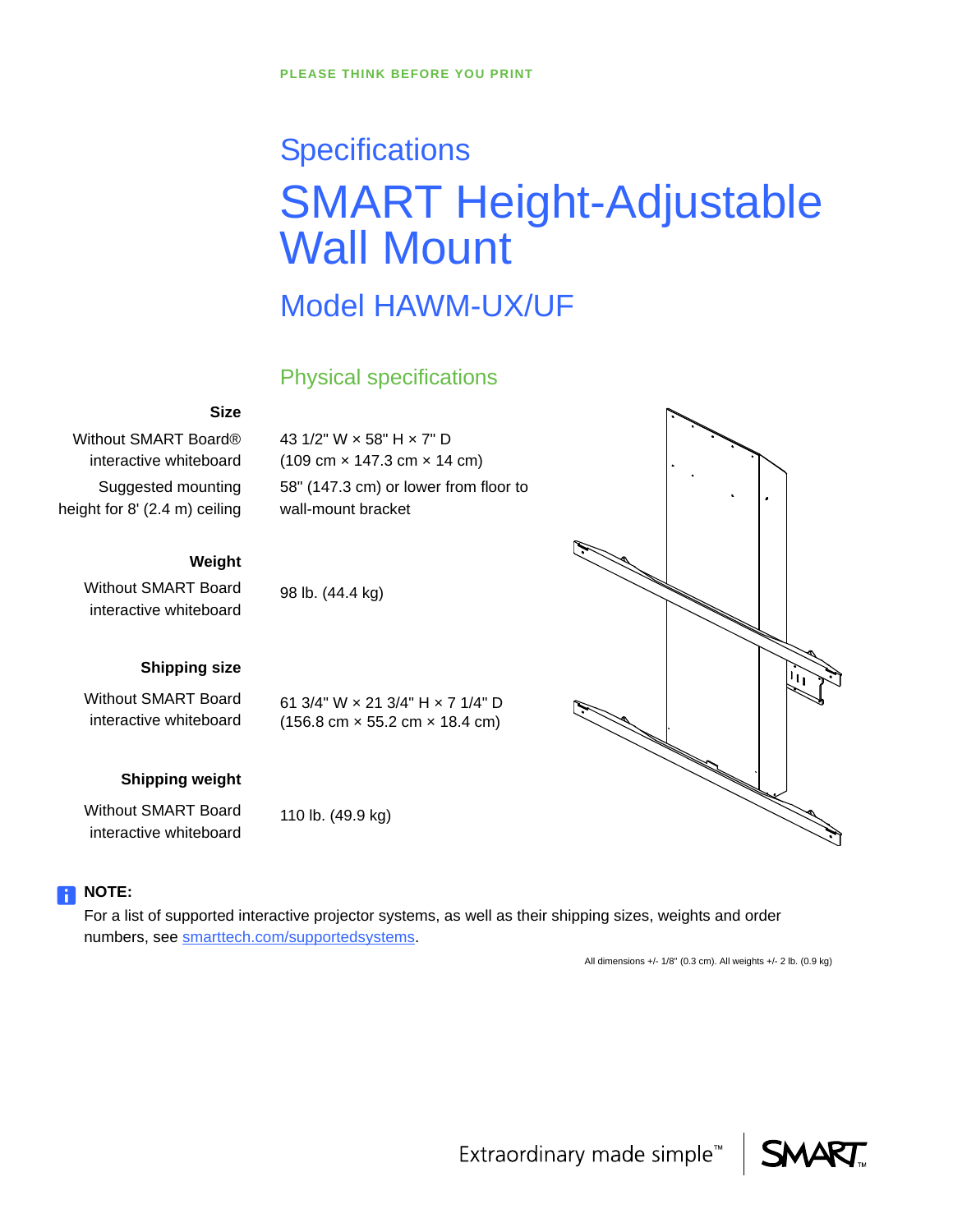**2 | SPECIFICATIONS** – SMART HEIGHT-ADJUSTABLE WALL MOUNT – MODEL HAWM-UX/UF

## Standard features

| Adjustable height                               | 25" (63 cm) of vertical travel allows you to raise or lower your interactive whiteboard to<br>a convenient height.                                                                                                      |                                                     |                                                                                     |  |
|-------------------------------------------------|-------------------------------------------------------------------------------------------------------------------------------------------------------------------------------------------------------------------------|-----------------------------------------------------|-------------------------------------------------------------------------------------|--|
| SMART Board 660<br>interactive whiteboard       | Reach points for this interactive whiteboard mounted at 58" (147.3 cm):<br><b>Interactive</b>                                                                                                                           |                                                     |                                                                                     |  |
|                                                 | whiteboard position                                                                                                                                                                                                     | Lowest reach point                                  | <b>Highest reach point</b>                                                          |  |
|                                                 | Lowest position                                                                                                                                                                                                         | 12 1/8" (30.8 cm)                                   | 61 1/8" (155 cm)                                                                    |  |
|                                                 | <b>Highest position</b>                                                                                                                                                                                                 | 37 1/8" (94 cm)                                     | 86 1/8" (219 cm)                                                                    |  |
| SMART Board 680, M680,                          | Reach points for this interactive whiteboard mounted at 58 7/8" (149.5 cm):<br>٠                                                                                                                                        |                                                     |                                                                                     |  |
| 685, M685, 880 or 885<br>interactive whiteboard | <b>Interactive</b><br>whiteboard position                                                                                                                                                                               | Lowest reach point                                  | <b>Highest reach point</b>                                                          |  |
|                                                 | Lowest position                                                                                                                                                                                                         | 14 7/8" (38 cm)                                     | 61 1/8" (155.3 cm)                                                                  |  |
|                                                 | Highest position                                                                                                                                                                                                        | 39 7/8" (101 cm)                                    | 86 1/8" (219 cm)                                                                    |  |
|                                                 | <b>NOTE</b><br>$\vert \hspace{.06cm} \vert$                                                                                                                                                                             | touchable screen (see page 4 for more information). | Reach point refers to the height of the SMART Board interactive whiteboard's        |  |
| <b>Power source</b>                             | Operates from 115V to 230V sources                                                                                                                                                                                      |                                                     |                                                                                     |  |
|                                                 | to 8 W at 240 VAC in Standby mode.                                                                                                                                                                                      |                                                     | Uses 100 W while raising or lowering your interactive whiteboard and 3 W at 120 VAC |  |
| <b>Security</b>                                 | The height-adjustable wall mount automatically locks in position                                                                                                                                                        |                                                     |                                                                                     |  |
| <b>Installation</b>                             | Product installs quickly and easily on a versatile wall bracket                                                                                                                                                         |                                                     |                                                                                     |  |
| <b>Mounting hardware</b>                        | Includes mounting hardware for installation on both stud-walls and solid walls made of<br>brick or cinder concrete block. Check your local building codes to ensure that your<br>wall can support the product's weight. |                                                     |                                                                                     |  |
| <b>Certifications and</b><br>compliance         | China EIP, EU WEEE, EU RoHS, US packaging                                                                                                                                                                               |                                                     |                                                                                     |  |
| <b>Regulatory certification</b>                 | CSA, CE, C-Tick and FCC                                                                                                                                                                                                 |                                                     |                                                                                     |  |
| Warranty                                        | Two-year limited equipment warranty                                                                                                                                                                                     |                                                     |                                                                                     |  |
|                                                 | Integration features                                                                                                                                                                                                    |                                                     |                                                                                     |  |
| <b>SMART products</b>                           | Your SMART Height-adjustable wall mount integrates with many SMART Board<br>ctor outpose. For a populate list of currented outpose and one                                                                              |                                                     |                                                                                     |  |

projector systems. For a complete list of supported systems, see **[smarttech.com/](http://www.smarttech.com/supportedsystems)** [supportedsystems](http://www.smarttech.com/supportedsystems).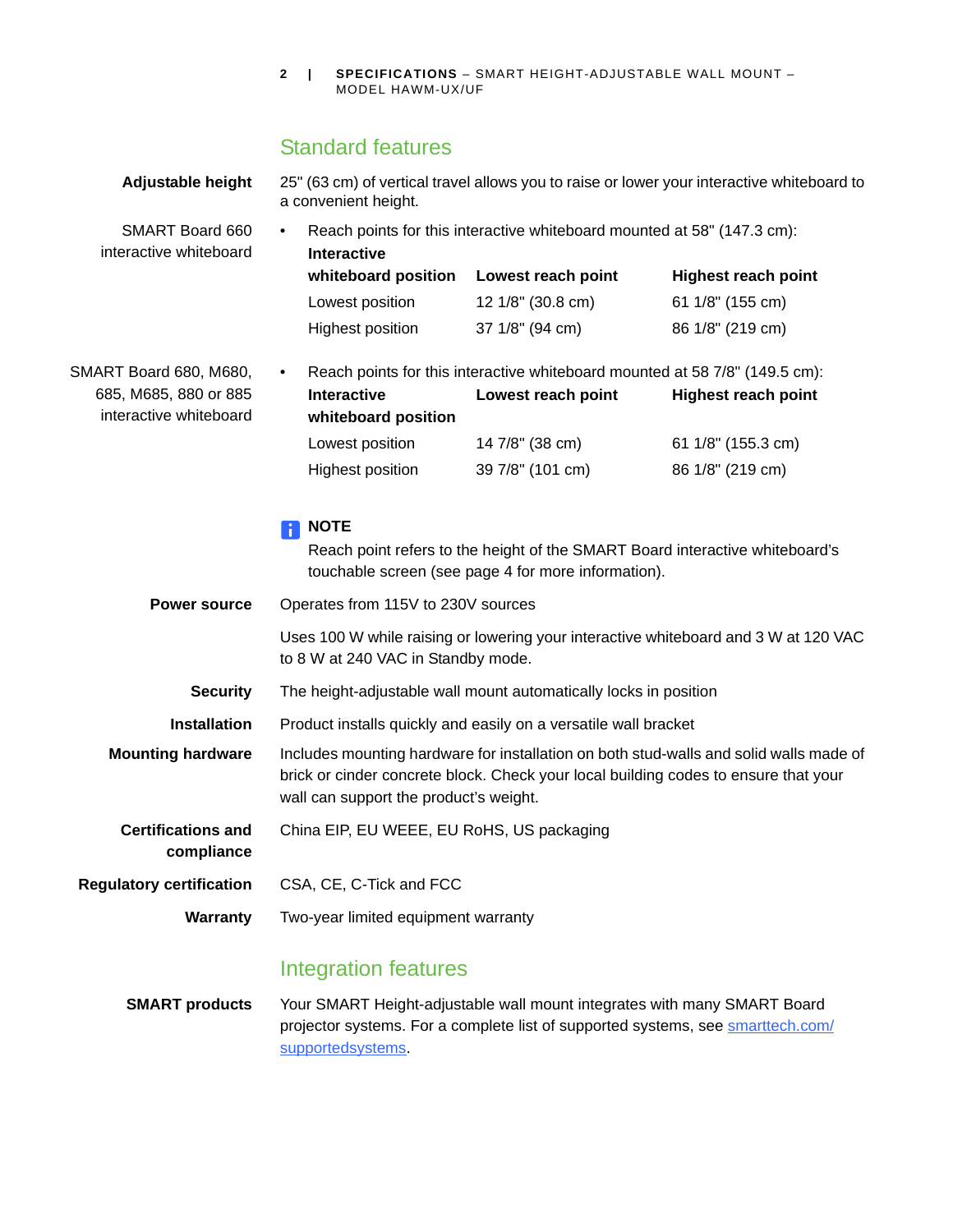**3 | SPECIFICATIONS** – SMART HEIGHT-ADJUSTABLE WALL MOUNT – MODEL HAWM-UX/UF

## Storage and operating specifications

| Operating temperature | Operating temperature range depends on your projector and interactive whiteboard.<br>See your product documentation for more information. |  |  |
|-----------------------|-------------------------------------------------------------------------------------------------------------------------------------------|--|--|
| Storage temperature   | -40°F to 140°F (-40°C to 60°C)                                                                                                            |  |  |
| Humidity              | 95°F (35°C) with up to 85% relative humidity, non-condensing                                                                              |  |  |
|                       |                                                                                                                                           |  |  |

## SMART order numbers

HAWM-UX/UF Height-adjustable wall mount. This product includes wall mounting hardware.

FS-UX Mobile Height-Adjustable Floor Stand for SMART Board interactive whiteboards. This product includes both a height-adjustable wall mount and a floor stand. For more information, see the product specifications at **smarttech.com/kb/144495**.